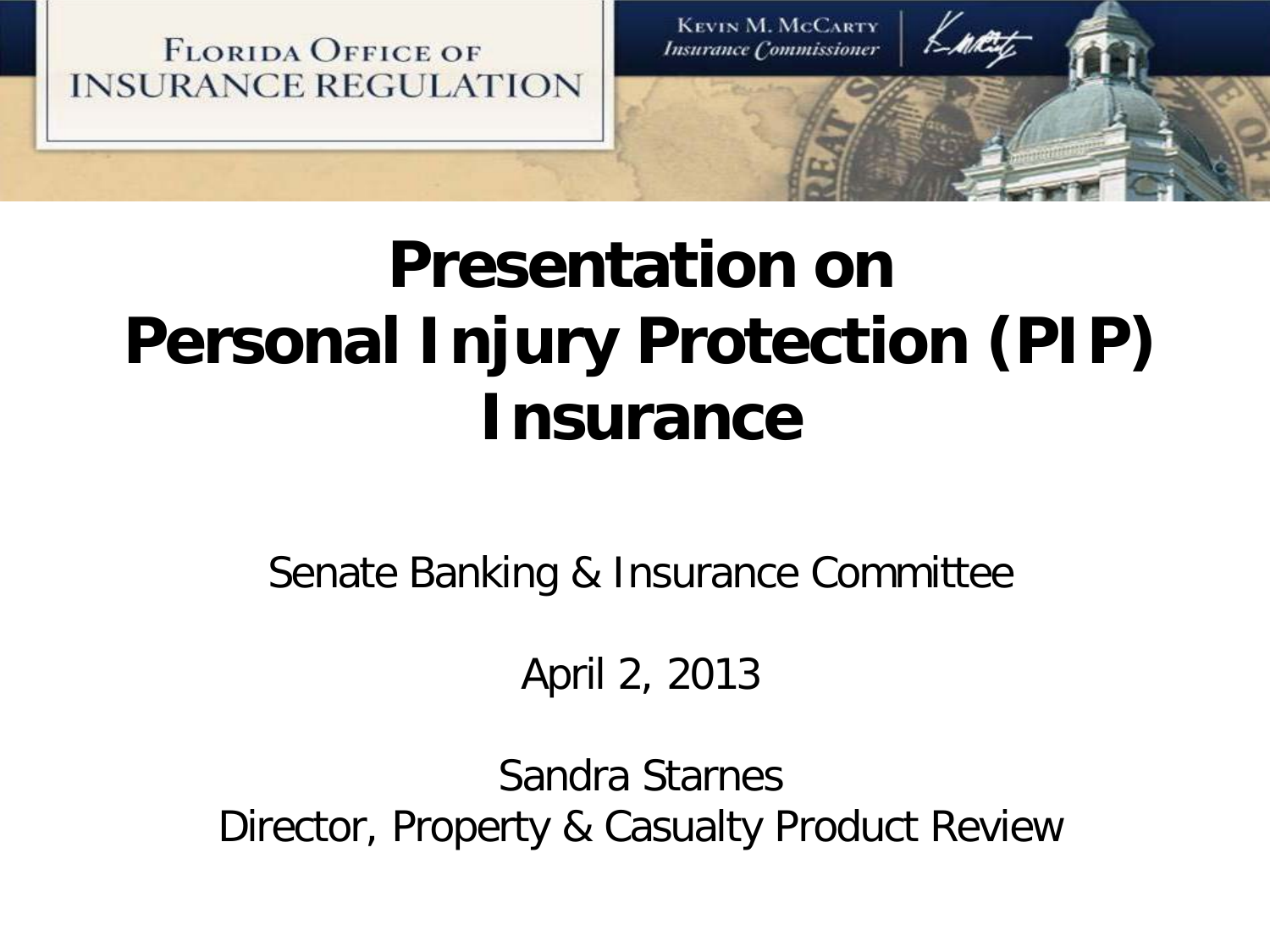

## **Part I:**

## **Implementation of HB 119 From 2012**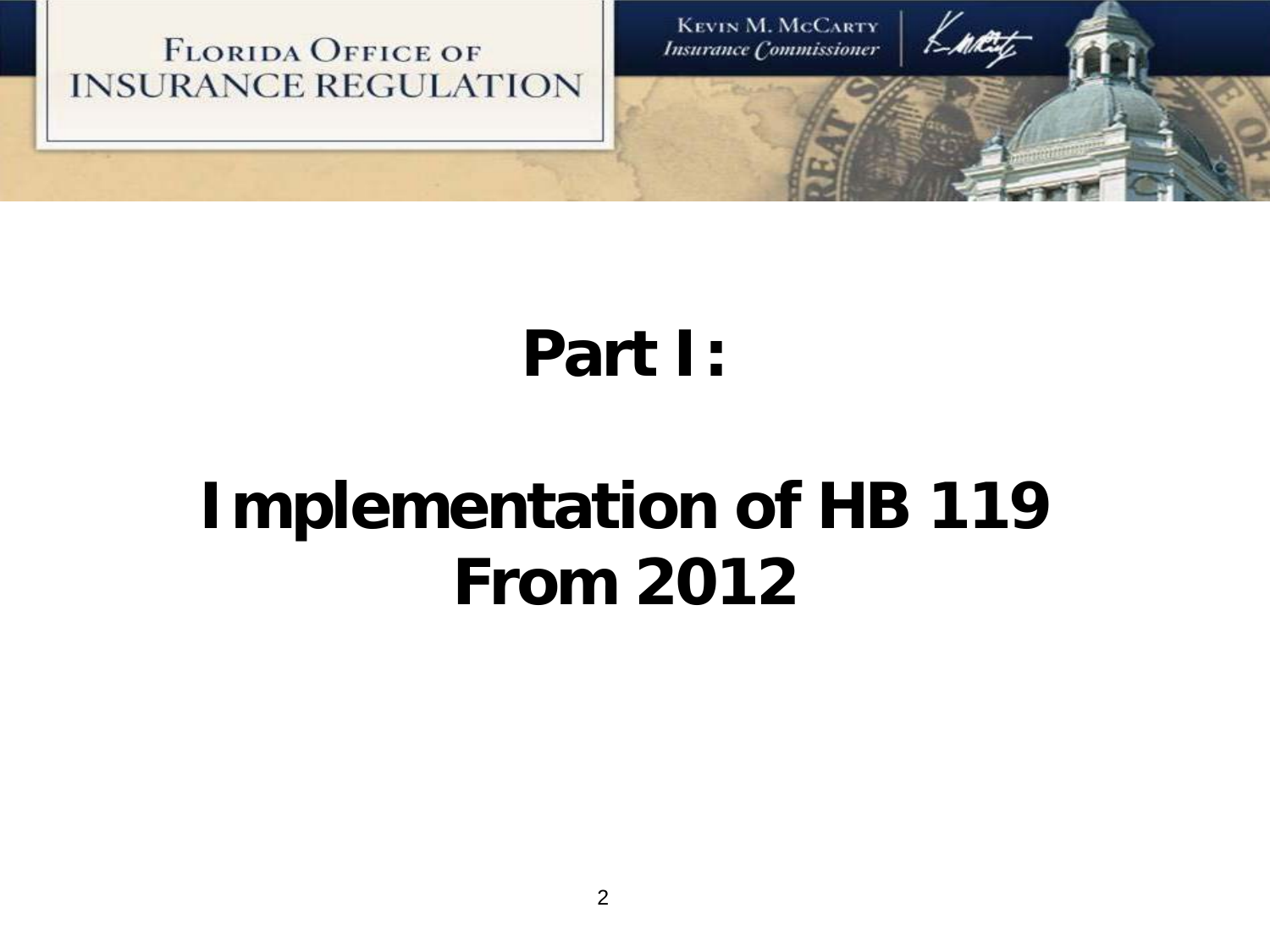### **OIR Implementation Activities**

- Informational Memoranda
- Updates to Office Forms
- $\triangleright$  Form Filings
- $\triangleright$  Actuarial Report

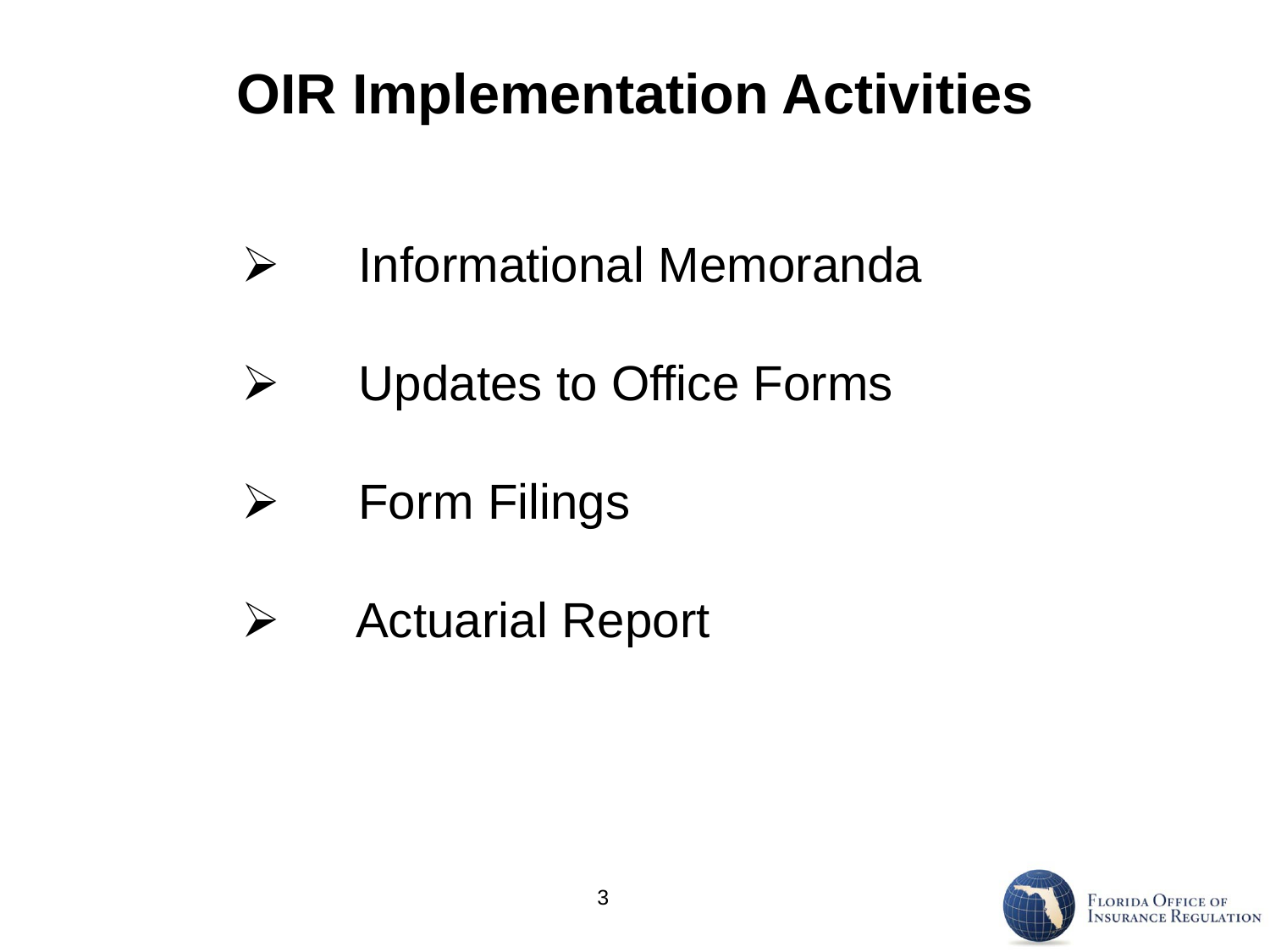### **Actuarial Report**

**Contractor: Pinnacle Actuarial Resources, Inc.**

#### **Estimated savings**:

- $\triangleright$  PIP losses: 16.3% 28.7%
- $\triangleright$  PIP premiums (statewide): 14.0% 24.6%
- Personal auto premiums: 2.8% 4.9%

#### **An important caveat in the report:**

*"The savings shown assume that current rates are adequate. To the extent that current PIP rates are inadequate, it is likely that insurers will offset the savings from HB 119 against the otherwise indicated PIP rates."*

Note: PIP premiums represent approximately 20% of total personal auto premiums[.](http://www.floir.com/)

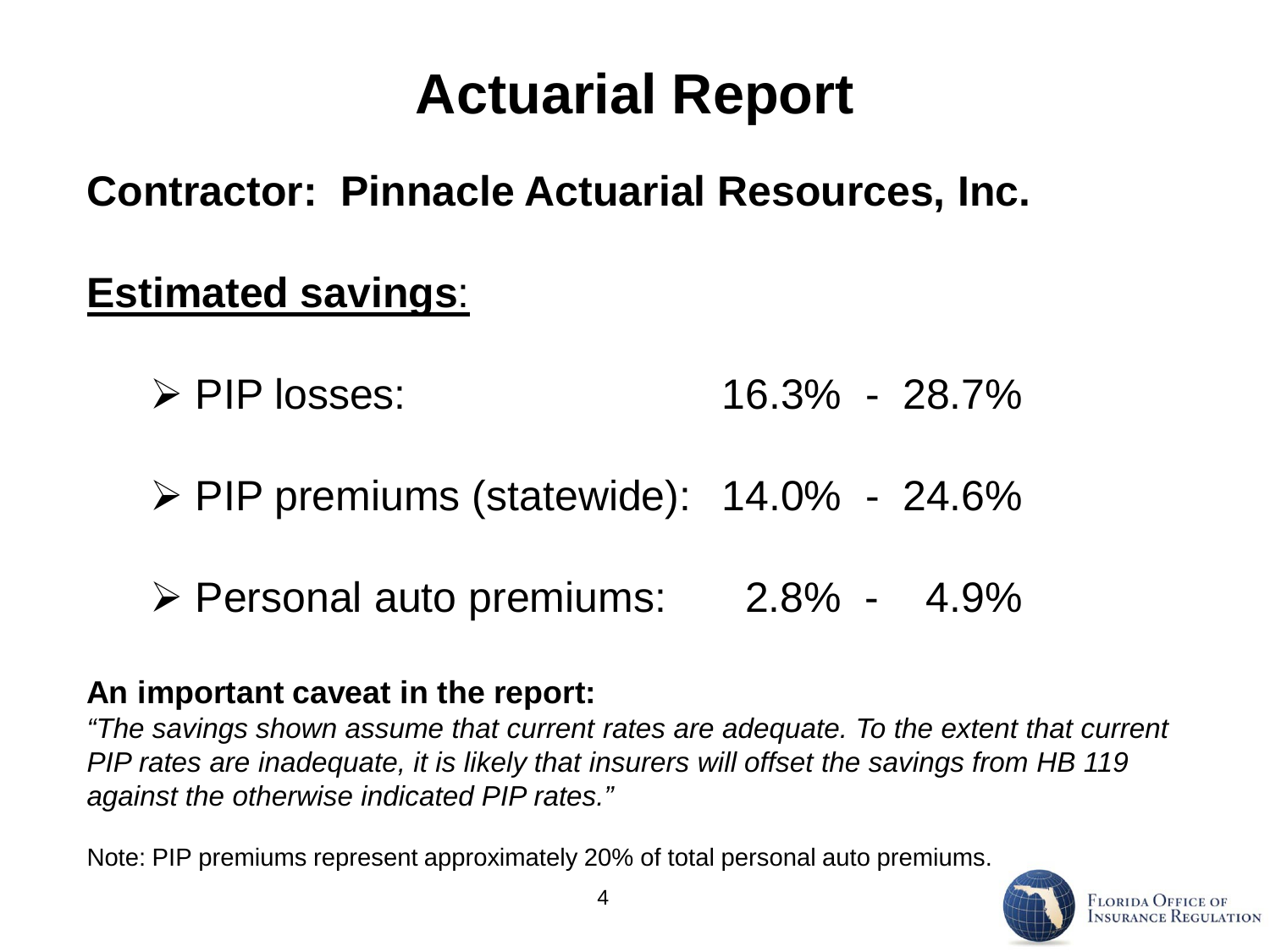### **Change in PIP Premium From Rate Filings**

#### **Personal Auto Rate Filings Prior to HB 119:**

 $\triangleright$  For filings effective on or after 1/1/2011 – More than 85% had approved increases in PIP. The majority were double-digit increases.

#### **Results of 135 approved filings reflecting HB 119:**

- 52% resulted in decreases
- 72% resulted in decreases or no changes

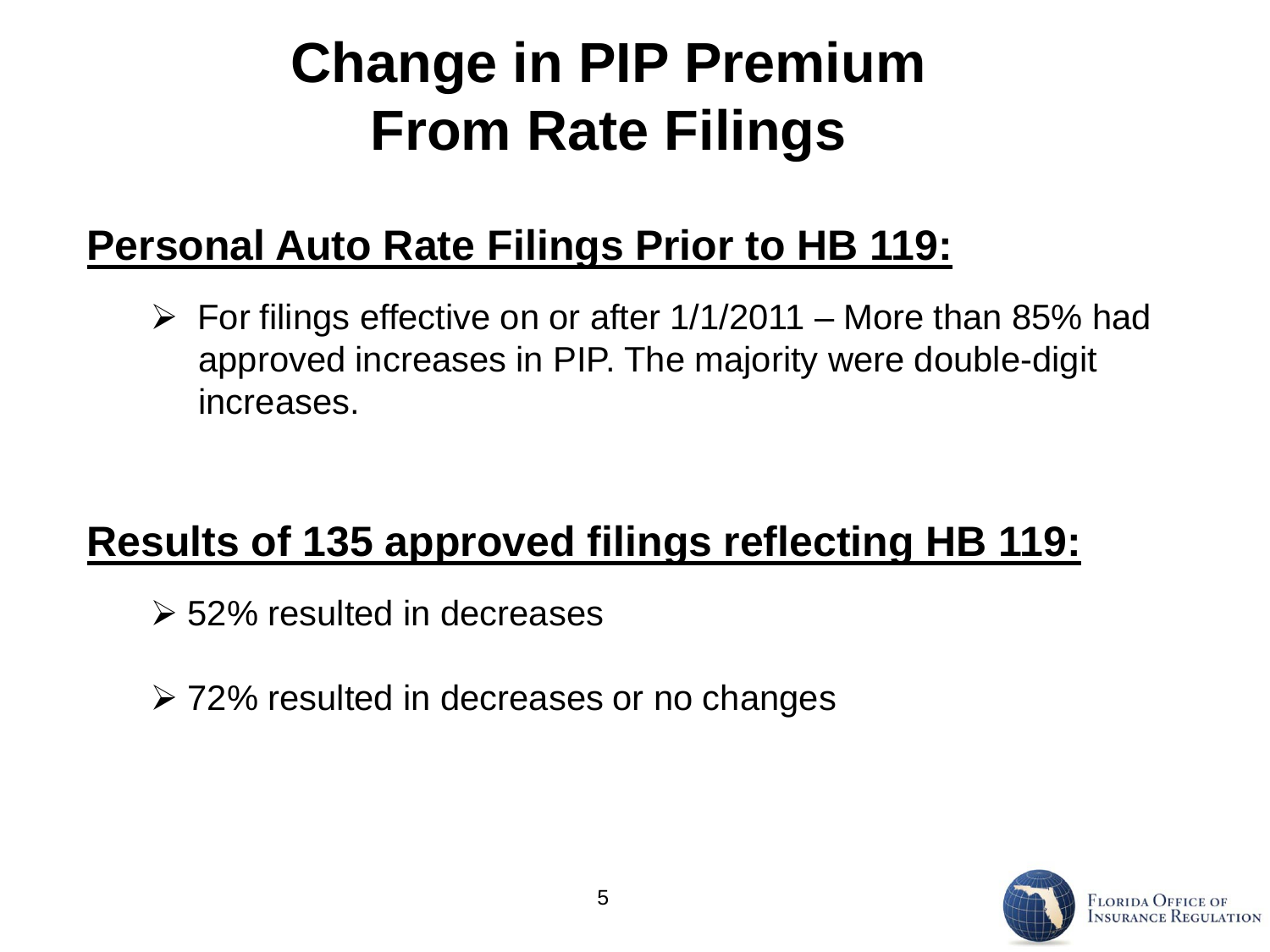### **Change in PIP Premium From Rate Filings (cont.)**

Filing summary for the Top 25 Personal Auto Insurers (represents 80% of the market):

| <b>Amount of PIP Change</b> | Number of<br><b>Filings</b> | <b>Market Share</b> |
|-----------------------------|-----------------------------|---------------------|
| Decrease of at least 10%    | 10                          | 42%                 |
| Decrease less than 10%      |                             | 5%                  |
| No change                   |                             | 8%                  |
| Increase                    |                             | 25%                 |

The weighted average approved PIP change of the Top 25 insurers was -2.0%.

If State Farm's filing is removed, the weighted average change was  $-4.8\%$ .

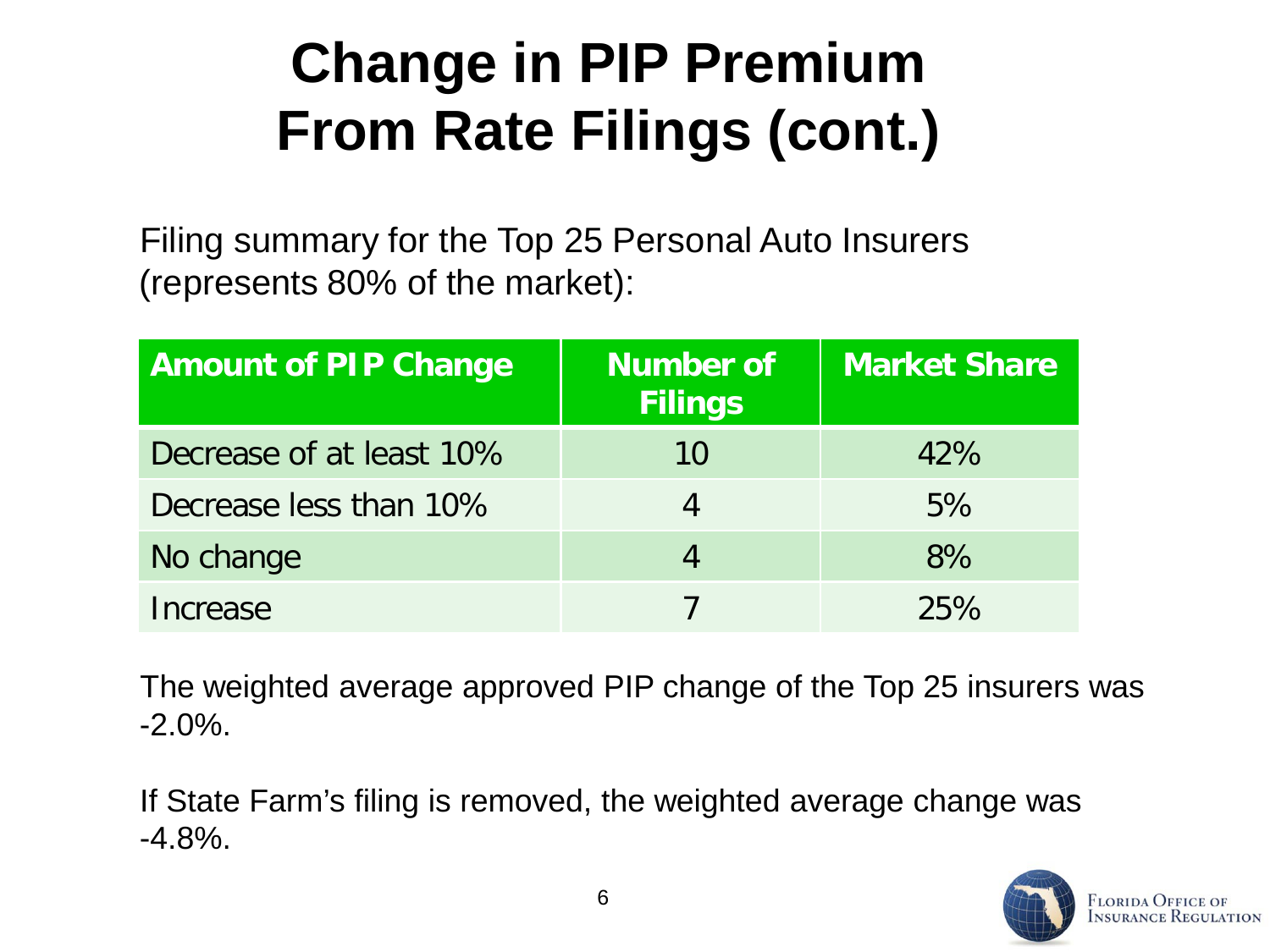#### **Filings for Top 5\* Personal Auto Insurers**

|                                         |                         |                              | Company<br><b>Indication</b>   | Selected PIP                |
|-----------------------------------------|-------------------------|------------------------------|--------------------------------|-----------------------------|
| <b>Company Name</b>                     | <b>Market</b><br>Share* | <b>File</b><br><b>Number</b> | <b>Before</b><br><b>HB 119</b> | <b>Percentage</b><br>Change |
| <b>State Farm Mutual Auto Insurance</b> | 17.5%                   | 12-15711                     | $+22.0%$                       | 7.9%                        |
| <b>GEICO General Insurance</b>          | 10.3%                   | 12-15922                     | $+16.8%$                       | $-10.0\%$                   |
| <b>Progressive American Insurance</b>   | 6.3%                    | 12-15814                     | $-0.8%$                        | $-10.0\%$                   |
| <b>Progressive Select Insurance</b>     | 5.3%                    | 12-15813                     | $-0.4%$                        | $-10.0\%$                   |
| <b>GEICO Indemnity</b>                  | 4.8%                    | 12-15922                     | $+15.7%$                       | $-10.0\%$                   |

\* Based on 2012 Total Personal Auto premiums reported on FL state page of the annual statement.

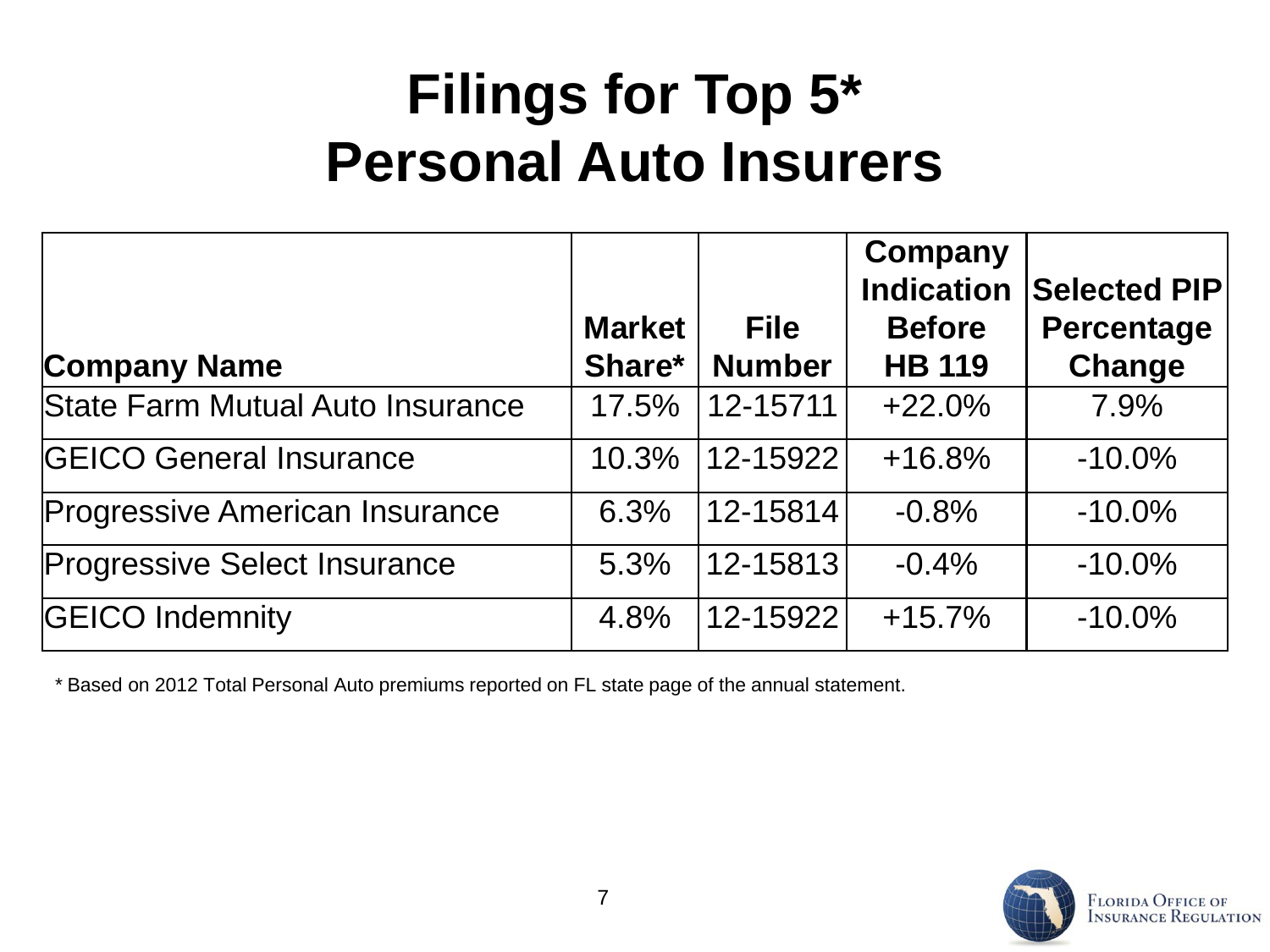

### **Part II:**

## **Replacing PIP with Mandatory Bodily Injury (BI) Coverage**

**Estimated Premium Impacts**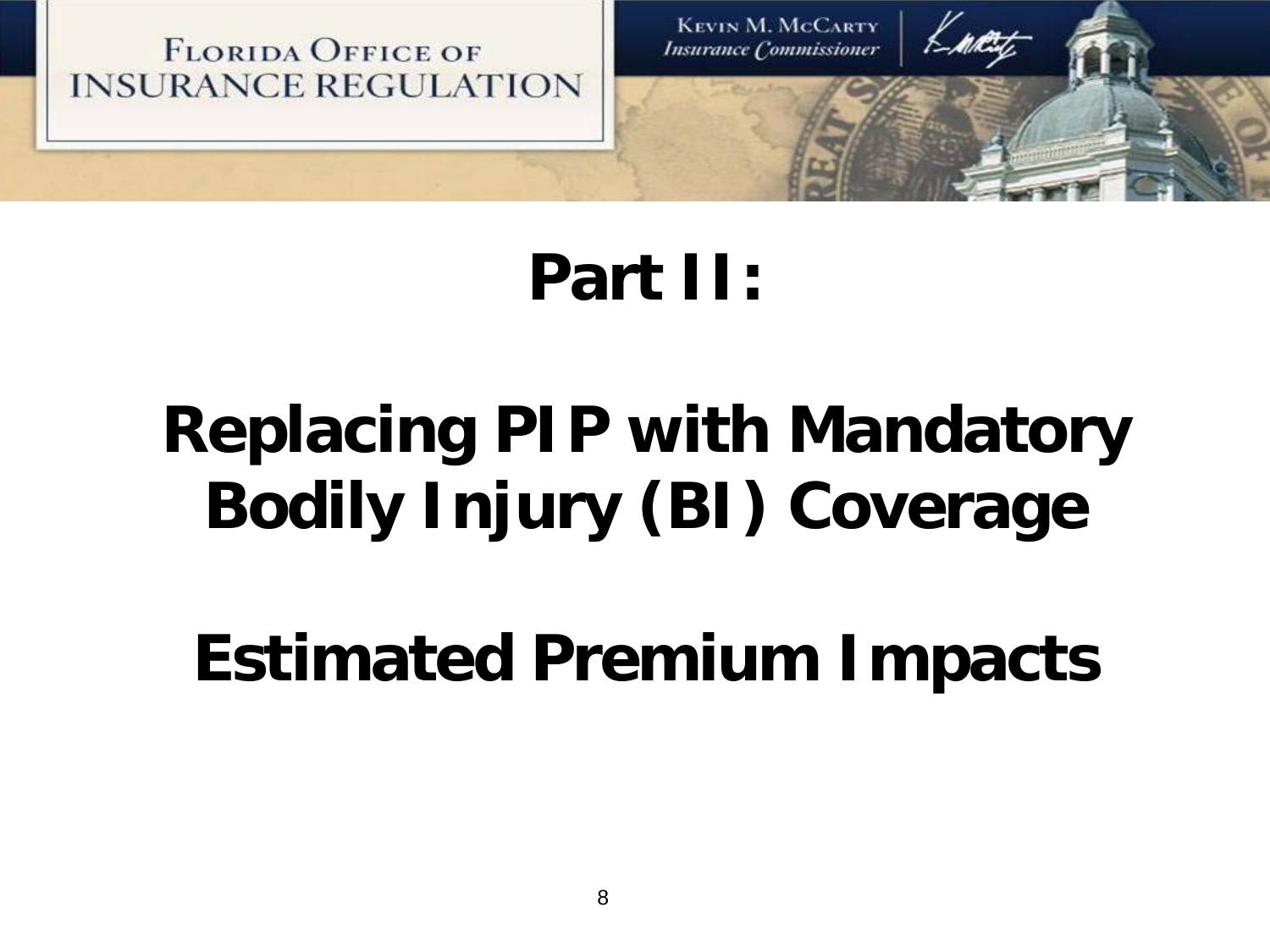### **Description of Coverages**

- $\triangleright$  Personal Injury Protection (PIP)
- $\triangleright$  Bodily Injury (BI)
- $\triangleright$  Property Damage (PD)
- Medical Payments (Med-Pay or MP)
- Uninsured Motorist (UM)
- Comprehensive (COMP)
- **≻ Collision (COLL)**

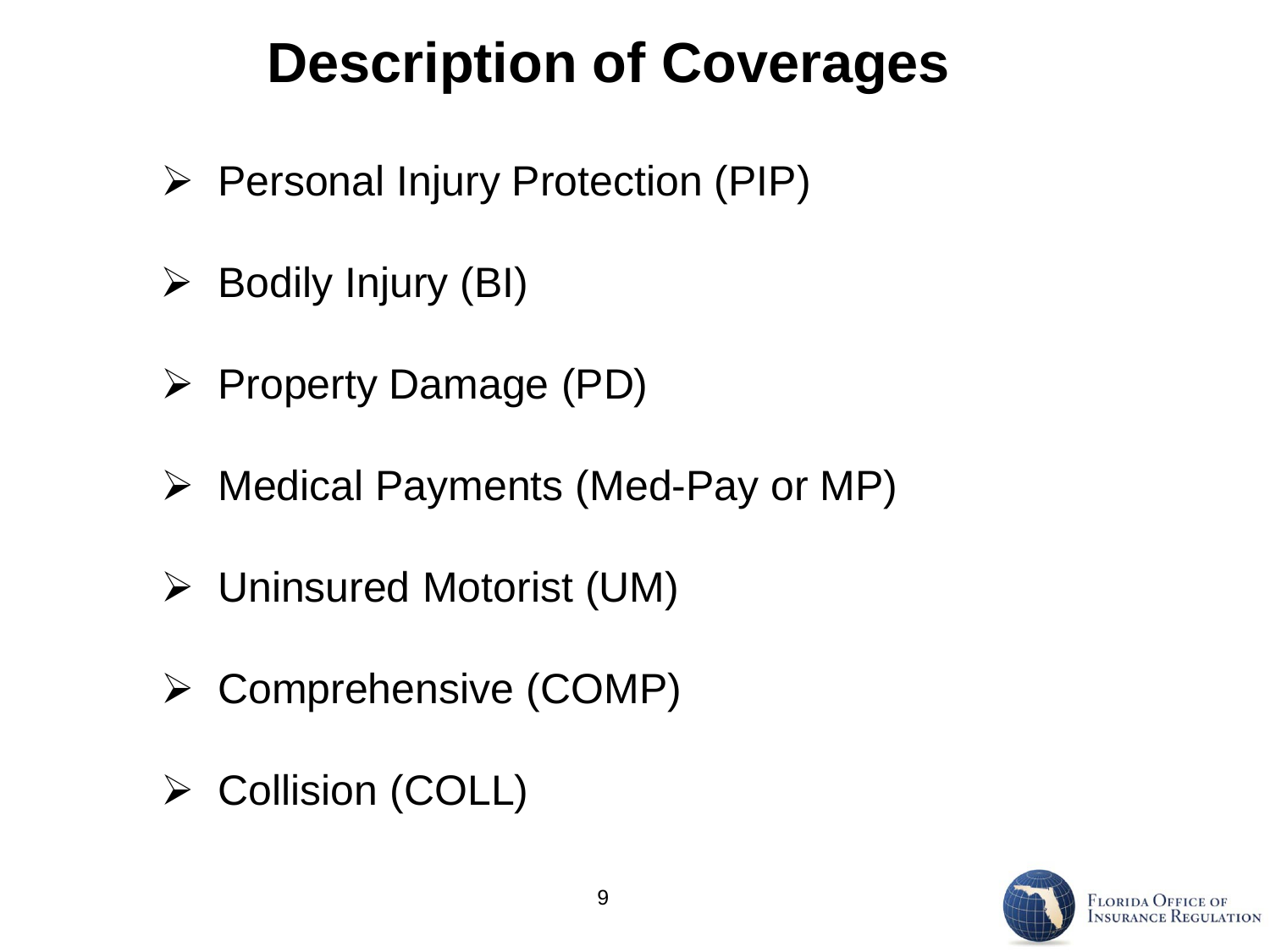### **Methodology**

- $\geq$  2 rating examples used
- $\geq$  5 large auto insurers were reviewed
	- 3 represent the non-standard market
	- 2 represent the standard or preferred market
- $\triangleright$  To reflect the elimination of PIP:
	- 50% of the PIP premium was moved to BI
	- 20% of the PIP premium was moved to MP, and
	- 10% of the PIP premium was moved to UM

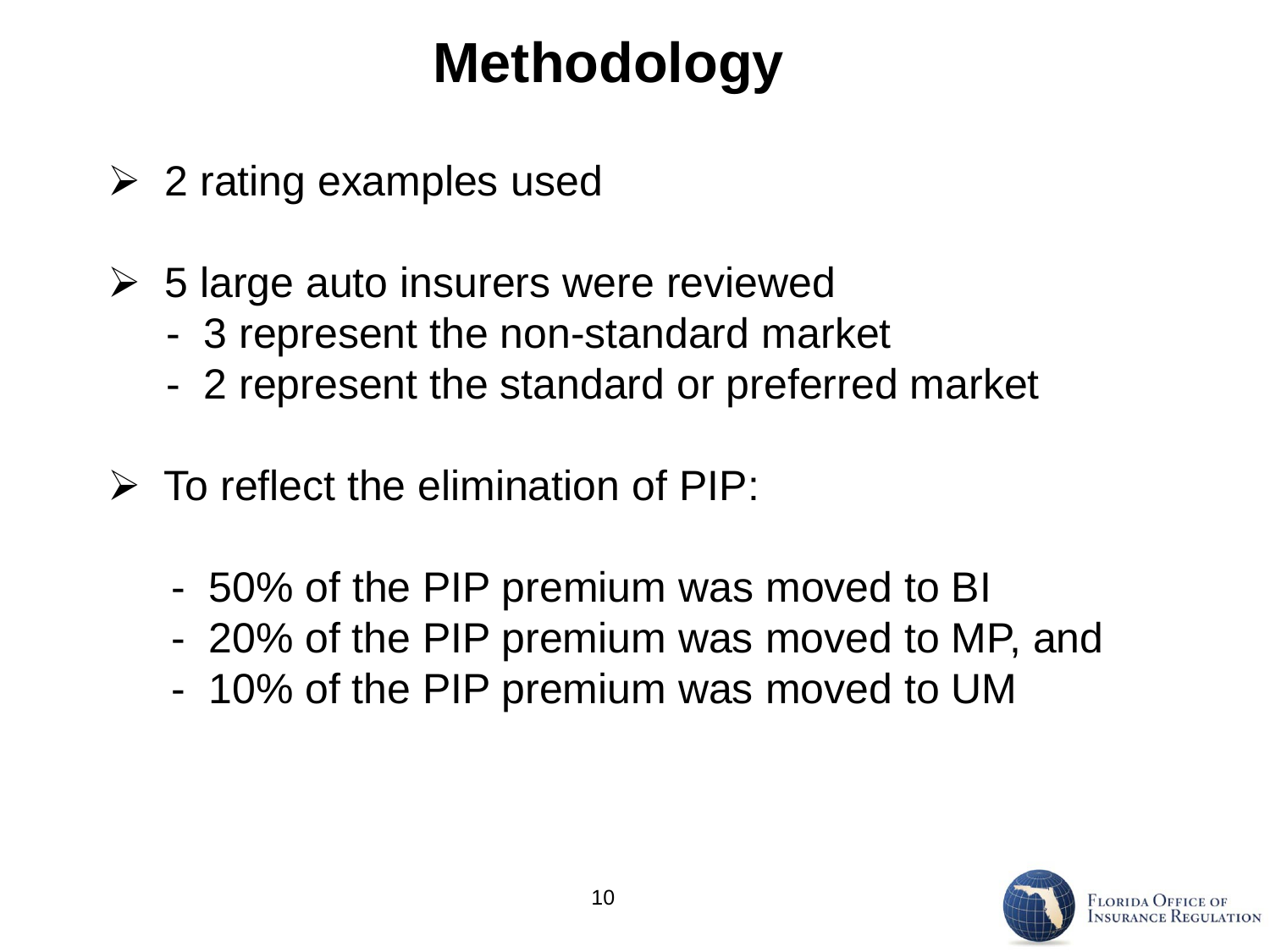## **Summary of Premium Impacts**

- **From: Minimum Required Limits (\$10,000 PIP/\$10,000 PD)**
- **To: PIP Eliminated and:**

#### **10/20/10 (BI/PD) Limits**

- Non-standard insurers experienced decreases across all regions
- Standard/preferred insurers decreases in regions where PIP fraud was prevalent

#### **25/50/10 (BI/PD) Limits**

• Central Miami only region with decrease for all insurers

If **Full Coverage policies purchased** (BI, PD, PIP, UM, MP, COMP & COLL), all insurers experienced decreases in premium if BI, PD, and UM limits remain constant.

Limits shown as A/B/C where the BI limit per person is \$A. BI limit per occurrence is \$B, and PD limit is \$C.

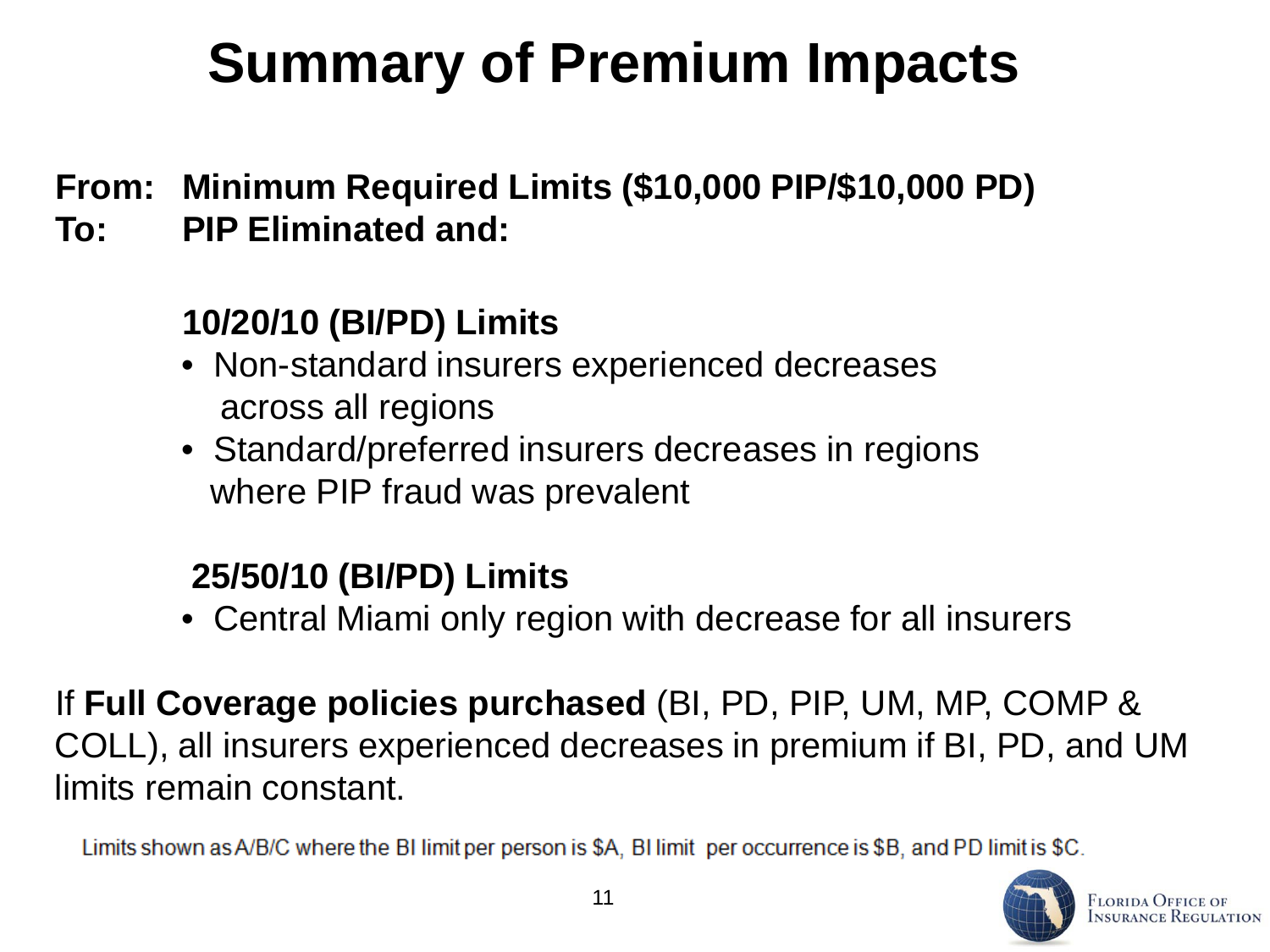### **Estimated Impact by Region - Central Miami Married Couple – Both Age 40**

|                           | <b>Policies with Minimum</b><br><b>Required Limits</b> |                       |        | <b>Policies with Full</b><br>Coverage<br>(10/20/10/1) |                  |        |  |
|---------------------------|--------------------------------------------------------|-----------------------|--------|-------------------------------------------------------|------------------|--------|--|
|                           | PIP/PD                                                 | $BI/PD^*$<br>10/20/10 | Change | <b>No-Fault</b>                                       | Tort *<br>System | Change |  |
| Non-Standard<br>Company A | \$2,824.12                                             | \$1,760.81            | $-38%$ | \$3,926.84                                            | \$3,405.48       | $-13%$ |  |
| Non-Standard<br>Company B | \$1,897.75                                             | \$1,461.38            | $-23%$ | \$4,201.25                                            | \$3,871.50       | $-8%$  |  |
| Non-Standard<br>Company C | \$1,710.00                                             | \$1,456.00            | $-15%$ | \$3,872.00                                            | \$3,601.20       | $-7%$  |  |
| Stand./Pref.<br>Company D | \$707.32                                               | \$587.01              | $-17%$ | \$1,640.10                                            | \$1,527.29       | $-7%$  |  |
| Stand./Pref.<br>Company E | \$1,335.45                                             | \$1,049.79            | $-21%$ | \$2,401.36                                            | \$2,162.30       | $-10%$ |  |

12 Source: Premium shown is annual premium from Rate Collection System information for recent personal auto rate filing. Limits shown as A/B/C/D where the BI limit per person is \$A, BI limit per occurrence is \$B, PD limit is \$C and MP limit (if applicable) is \$D.

\* Includes adjustment to reflect elimination of PIP.



**FLORIDA OFFICE OF INSURANCE REGULATION**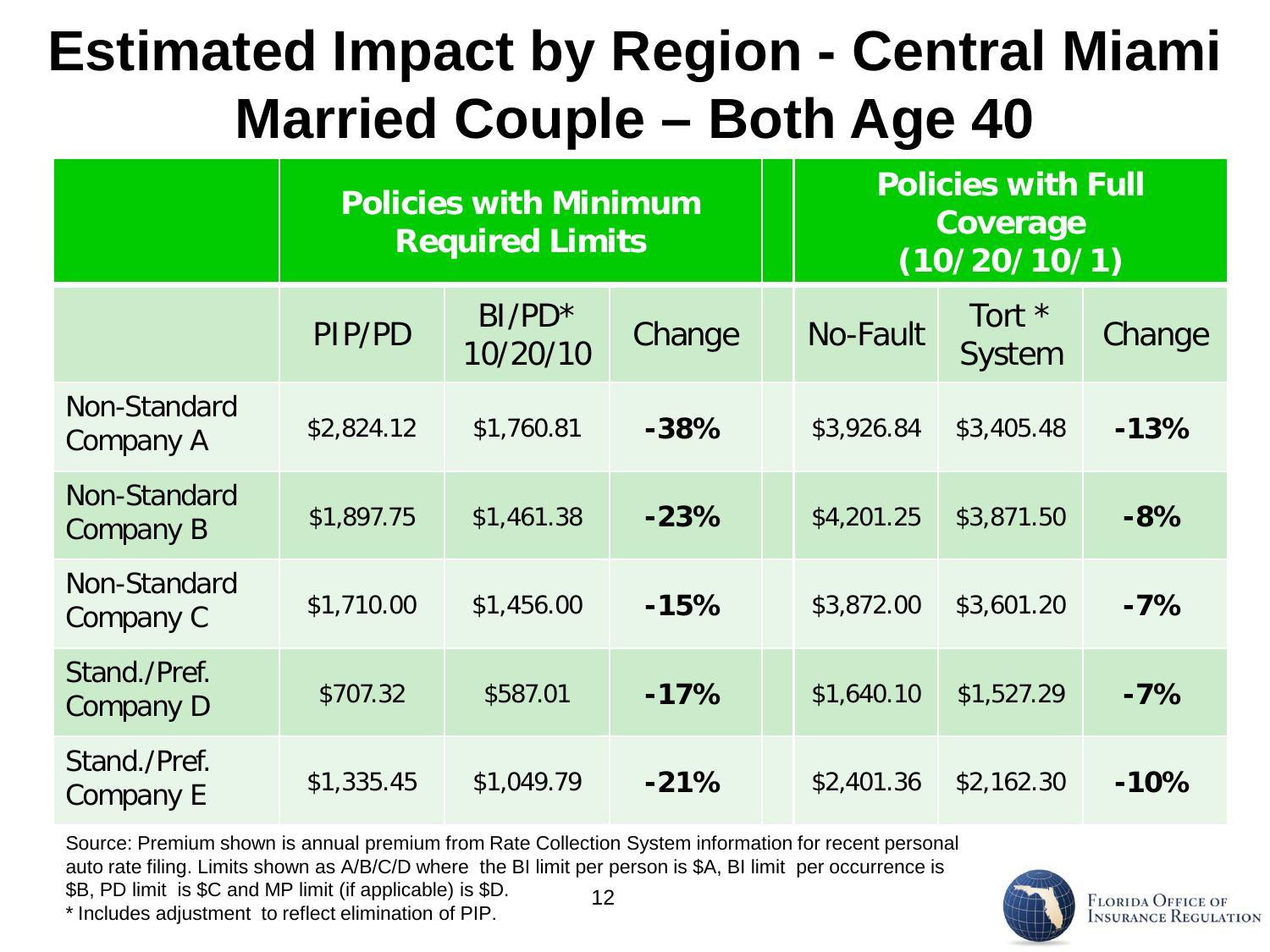#### **Estimated Impact by Region - Tallahassee Married Couple – Both Age 40**

|                           | <b>Policies with Minimum</b><br><b>Required Limits</b> |                       |        | <b>Policies with Full</b><br>Coverage<br>(10/20/10/1) |                    |        |  |
|---------------------------|--------------------------------------------------------|-----------------------|--------|-------------------------------------------------------|--------------------|--------|--|
|                           | PIP/PD                                                 | $BI/PD^*$<br>10/20/10 | Change | <b>No-Fault</b>                                       | Tort $*$<br>System | Change |  |
| Non-Standard<br>Company A | \$414.88                                               | \$409.50              | $-1%$  | \$1,046.00                                            | \$989.87           | $-5%$  |  |
| Non-Standard<br>Company B | \$646.00                                               | \$652.00              | 1%     | \$2,027.00                                            | \$1,944.20         | $-4%$  |  |
| Non-Standard<br>Company C | \$565.00                                               | \$628.00              | 11%    | \$1,705.00                                            | \$1,648.60         | $-3%$  |  |
| Stand./Pref.<br>Company D | \$235.30                                               | \$253.93              | 8%     | \$862.15                                              | \$833.02           | $-3%$  |  |
| Stand./Pref.<br>Company E | \$245.80                                               | \$345.88              | 41%    | \$894.22                                              | \$861.42           | $-4%$  |  |

13 Source: Premium shown is annual premium from Rate Collection System information for recent personal auto rate filing. Limits shown as A/B/C/D where the BI limit per person is \$A, BI limit per occurrence is \$B, PD limit is \$C and MP limit (if applicable) is \$D.

\* Includes adjustment to reflect elimination of PIP.



**FLORIDA OFFICE OF INSURANCE REGULATION**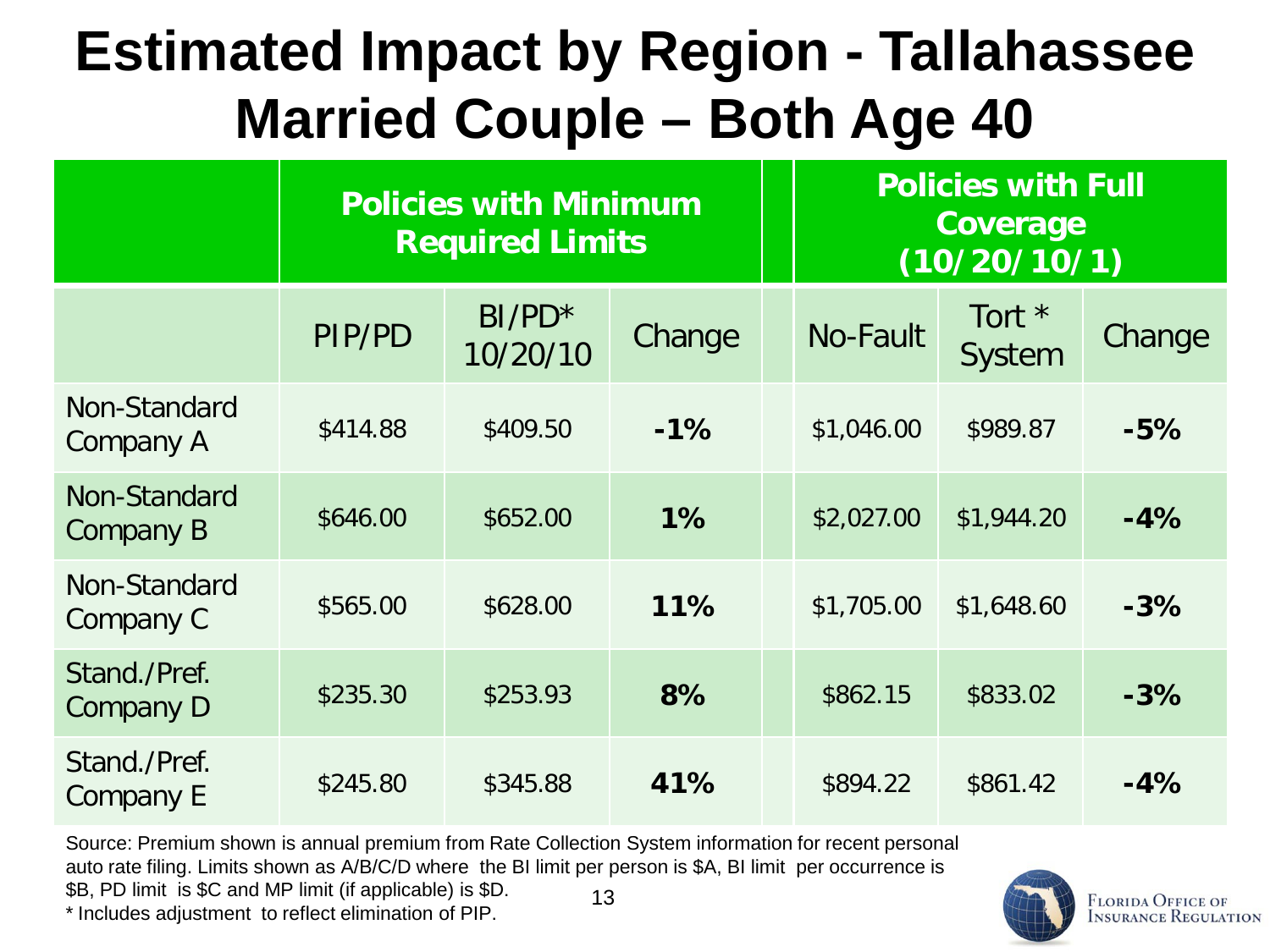

#### **Part III:**

# **PIP & the Patient Protection and Affordable Care Act (PPACA)**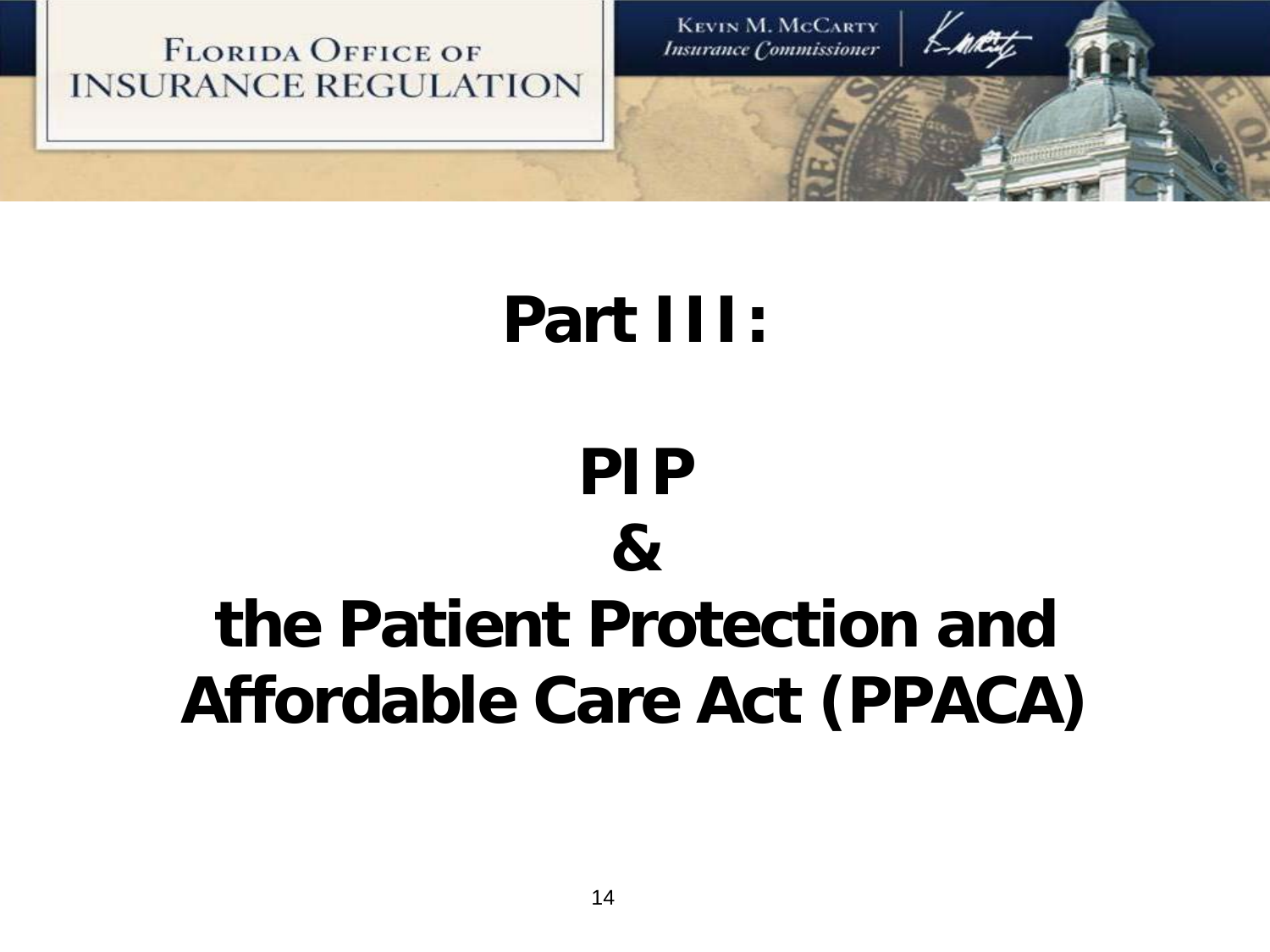### **Interplay Between PIP and PPACA**

PIP provides additional benefits beyond the medical services and care, such as lost wages and death benefits (estimated to be approximately 9% of PIP payments).

In addition, even under PPACA:

- $\triangleright$  Some will refuse to purchase health insurance.
- $\triangleright$  Some will purchase high deductible plans.
- $\triangleright$  For those over age 65, Medicare Part A only covers hospital costs. Part B (Medical Services) and Part D (Prescription Drugs) are still optional.